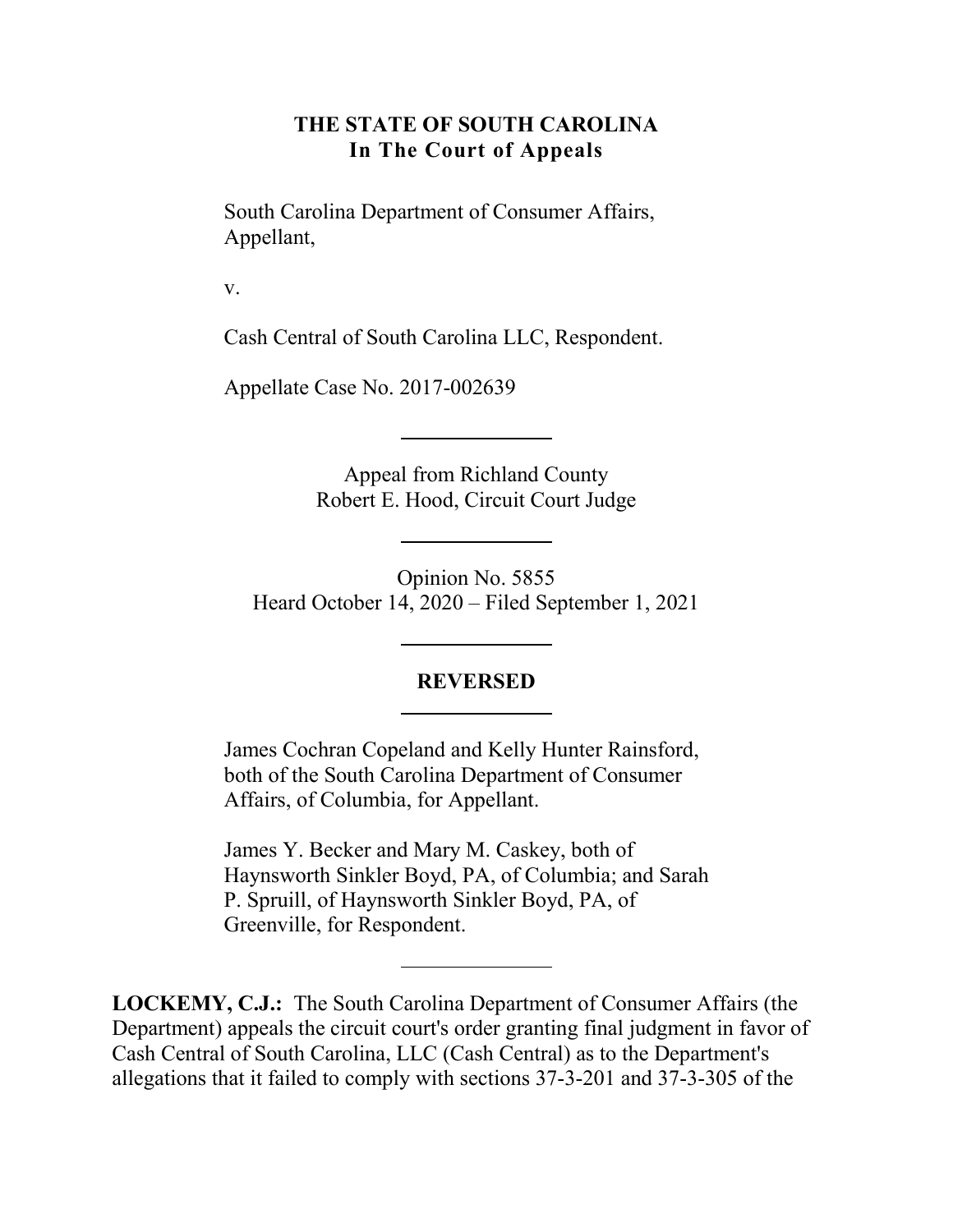South Carolina Consumer Protection Code (the  $SCCPC$ ).<sup>[1](#page-1-0)</sup> The Department argues the circuit court erred by finding Cash Central was not required to refund excess charges to consumers because it substantially complied with the posting and filing requirements of sections 37-3-201 and 37-3-305 and established the bona fide error and excusable neglect defenses of sections 37-3-201(6) and 37-5-202(7) of the SCCPC. We reverse.

# **FACTS/PROCEDURAL HISTORY**

 $\overline{a}$ 

Cash Central is an internet-based lender that provides short- and medium-term consumer loans ranging from \$750 to \$5,000. It is a wholly owned subsidiary of Direct Financial Solutions, LLC (Direct Financial), which, in turn, is a wholly owned subsidiary of Community Choice Financial, Inc. (Community Choice). Cash Central had no employees but instead used those of Direct Financial and Community Choice. In February 2013, Community Choice began preparing to do business in South Carolina, and in September 2013, Cash Central submitted two applications for supervised lender licenses—one for Cash Central and one for "www.cashcentral.com"—to the South Carolina Board of Financial Institutions (the Board). The Board issued two supervised lender licenses to Cash Central on October 2, 2013. Cash Central's website went live on October 23, 2013. From October 23, 2013, until April 10, 2015, Cash Central made 15,000 loans to South Carolina consumers, including 1,642 loans with loan finance charges over 239.99% APR.[2](#page-1-1)

The Board audited Cash Central in March 2015 and informed Cash Central on April 3, 2015, that it had failed to file and post a maximum rate schedule. On April 10, 2015, Cash Central filed a maximum rate schedule with the Department, delineating a maximum rate of 246.9% APR. The Department determined Cash Central failed to file or post a maximum rate schedule from October 24, 2013, until April 10, 2015. The Department then brought this action against Cash Central on behalf of South Carolina consumers pursuant to section 37-6-113(A) of the SCCPC<sup>[3](#page-1-2)</sup> for violation of sections 37-3-201 and 37-3-305 of the SCCPC and sought a refund of excess charges.

<span id="page-1-0"></span><sup>1</sup> S.C. Code Ann. § 37-3-201 (2015); S.C. Code Ann. § 37-3-305 (Supp. 2020); *see*  generally §§ 37-1-101 to 37-29-100 (2015 & Supp. 2020).<br><sup>2</sup> An annual percentage rate (APR) is the sum of the interest rate and other finance

<span id="page-1-1"></span>charges, calculated on a yearly basis and expressed as a percentage.

<span id="page-1-2"></span><sup>&</sup>lt;sup>3</sup> § 37-6-113(A) ("[T]he administrator may bring a civil action against . . . a person subject to this title to recover actual damages sustained and excess charges paid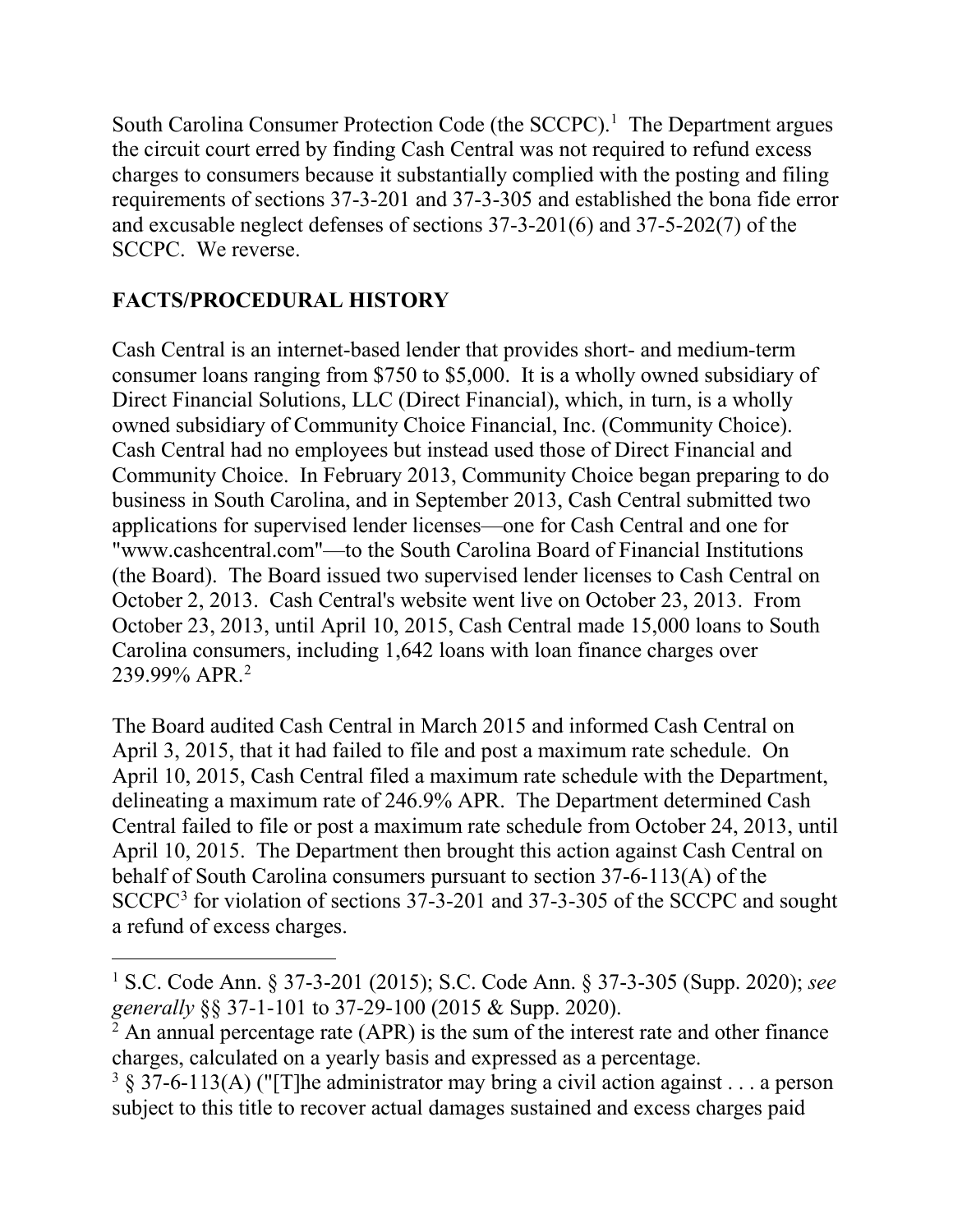The circuit court held a trial on the matter. At trial, James Copeland, then-acting commissioner of the Board, testified that when the Board issued a supervised lending license, it would send the license to the business's headquarters along with a letter stating that the lender must file and post its maximum rate schedule. Carolyn Grube-Lybarker, of the Department, testified supervised lenders must file a maximum rate schedule with the Department before they can assess finance charges in excess of 18% APR.

Assistant general counsel for Community Choice, Rebecca Fox, was responsible for ensuring Community Choice complied with state law when it began business in a new state. To accomplish this, she created a "compliance outline" specific to each state. To make the outline, Fox downloaded state statutes, visited websites, and summarized the information. She confirmed she obtained a copy of a "guide for business" from the Department's website and acknowledged this document discussed the maximum rate schedule. Fox stated she saved this and other documents pertaining to compliance with South Carolina law to her electronic file during the first week of February 2013. She could not recall if she realized two regulatory agencies oversaw supervised lenders in South Carolina or that Cash Central was required to file a maximum rate schedule with a different agency.

Fox testified that after Cash Central made its first loan, she reviewed the loan documents, compared them to her outline, and discovered Cash Central had failed to post the maximum rate schedule or the 127-word disclosure on its website. [4](#page-2-0) Fox informed Cash Central's head of marketing of these discrepancies. Cash Central then added the 127-word statutory disclosure and posted the rate schedule showing eight different APRs based on loans of \$1,000; \$2,000; and \$4,000. The website included a calculator feature, which allowed the user to adjust the terms and amount of the loan to view different rates based on those factors. Fox believed the rate schedule on the website satisfied the posting requirement but agreed the website did not state the maximum rate was 246.64%.

Todd Jensen, CEO of Direct Financial, admitted that between October 23, 2013, and April 10, 2015, the maximum APR did not appear on the website, and he

 $\overline{a}$ by . . . consumers who have a right to recover explicitly granted by this title."); § 37-5-202(2) ("A consumer is not obligated to pay a charge in excess of that allowed by this title and has a right of refund of any excess charge paid.").

<span id="page-2-0"></span><sup>4</sup> *See* § 37-3-305(3) (providing a 127-word disclosure that must be included with the posted rate schedule).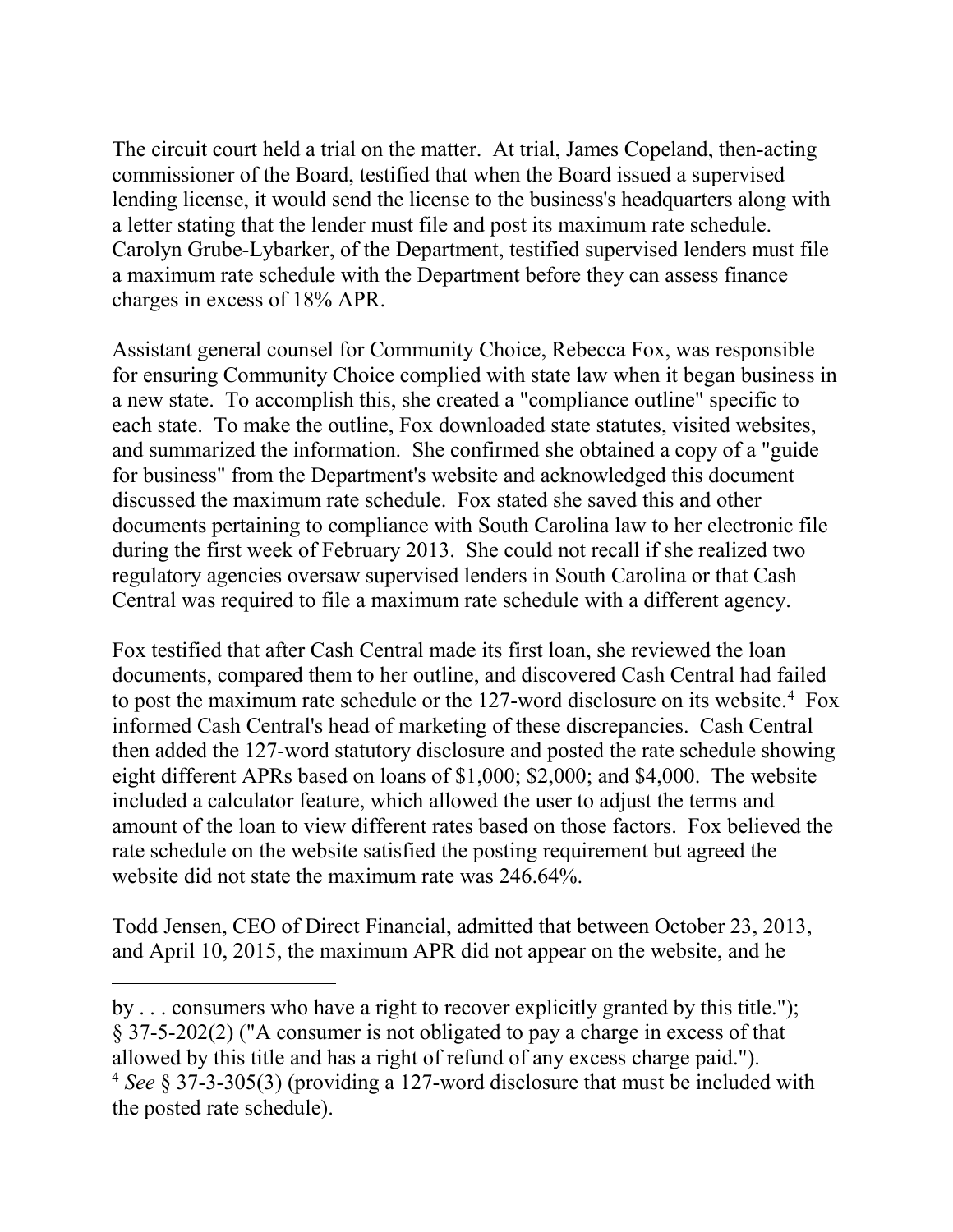agreed the schedules Cash Central provided on its website did not provide the applicable rates for a \$750 loan. He stated a consumer could use the loan calculator to determine the maximum APR but a consumer would have to enter forty-two possible variations to determine the highest possible APR. Jensen acknowledged Cash Central collected \$11 million in interest on the loans it made between October 2013 and April 2015.

Cash Central presented the testimony of an expert in the field of consumer and firm behavior in household-financial settings, who opined the rate calculator on Cash Central's website provided consumers with more "salient and timely" information than the static disclosure that section 37-3-305 required.

The circuit court found subsection 37-5-202(7) excused Cash Central's admitted failure to file the maximum rate schedule. Next, it found Cash Central substantially complied with sections 37-3-201 and 37-3-305 because its website's disclosures "better promote<sup>[d]</sup> the purposes of [s]ection 37-3-305 than the [m]aximum [r]ate [s]chedule issued by the Department." In addition, the circuit court concluded any monetary liability for Cash Central's failure to file was strictly limited by the provisions of section 37-3-201(6) because its failure to file was a good faith error and qualified as excusable neglect. It further found section 37-3-201(6) must apply to initial failures to file to avoid the absurd result of requiring Cash Central to recast its loans to 0% APR. However, the circuit court ordered Cash Central to pay a civil penalty of \$5,000 under section 37-3-201(6) for each of the three years it failed to file its maximum rate schedule with the Department. This appeal followed.

## **ISSUES ON APPEAL**

1. Did the circuit court err by finding Cash Central was not required to refund excess charges to consumers because it substantially complied with the filing and posting requirements of sections 37-3-201 and 37-3-305?

2. Did the circuit court err by finding Cash Central was not required to refund excess charges to consumers pursuant to the bona fide error defenses of sections 37-3-201(6) and 37-5-202(7)?

## **STANDARD OF REVIEW**

"Statutory interpretation is a question of law subject to de novo review." *Barton v. S.C. Dep't of Prob. Parole & Pardon Servs.*, 404 S.C. 395, 414, 745 S.E.2d 110,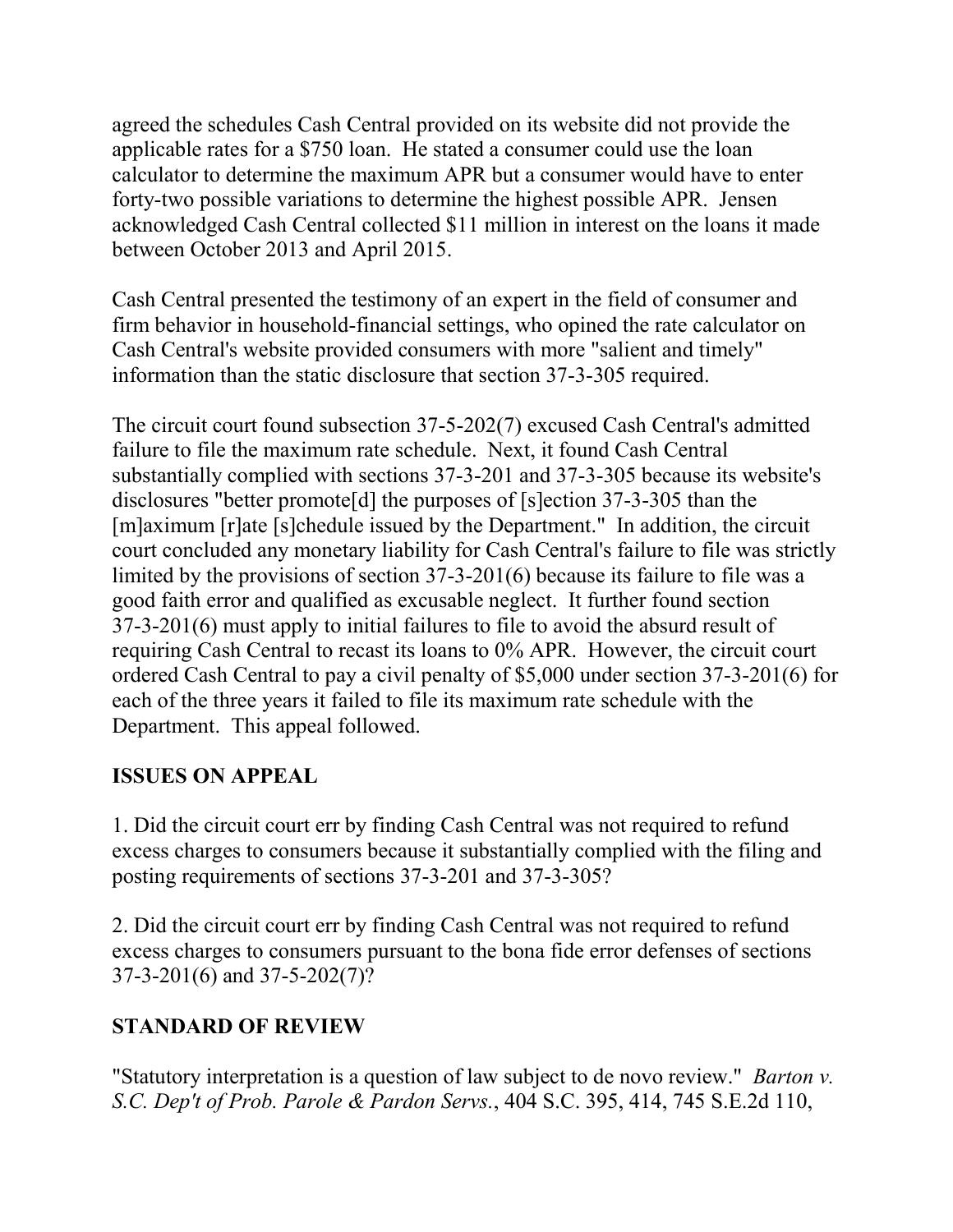120 (2013). This court is free to decide questions of law without any deference to the circuit court. *CFRE, LLC v. Greenville Cnty. Assessor*, 395 S.C. 67, 74, 716 S.E.2d 877, 881 (2011).

# **LAW/ANALYSIS**

#### **I. Filing and Posting Requirements of Sections 37-3-201 and 37-3-305**

The Department argues Cash Central was not authorized to charge more than 18% APR pursuant to section 37-3-201 because it never filed its maximum rate schedule with the Department. The Department contends that when construed in light of the SCCPC's primary purpose of protecting consumers, sections  $37-3-201(2)$  and  $37-6-113(A)$  do not require a consumer to pay—or allow a creditor to retain—an excess charge. The Department therefore asserts the charges in excess of 18% APR that Cash Central collected between October 24, 2013, and April 10, 2015, were excess charges in violation of 37-3-201(2), and as a matter of law, it was required to return the excess charges collected to consumers. We agree.

"The cardinal rule of statutory construction is to ascertain and effectuate the intent of the legislature." *Hodges v. Rainey*, 341 S.C. 79, 85, 533 S.E.2d 578, 581 (2000). "Whe[n] the statute's language is plain and unambiguous, and conveys a clear and definite meaning, the rules of statutory interpretation are not needed and the court has no right to impose another meaning." *Id.*

"A court should not consider a particular clause in a statute in isolation, but should read it in conjunction with the purpose of the entire statute and the policy of the law." *Peake v. S.C. Dep't of Motor Vehicles*, 375 S.C. 589, 599, 654 S.E.2d 284, 290 (Ct. App. 2007). "A statute as a whole must receive practical, reasonable, and fair interpretation consonant with the purpose, design, and policy of lawmakers. In interpreting a statute, the language of the statute must be read in a sense that harmonizes with its subject matter and accords with its general purpose." *Sparks v. Palmetto Hardwood, Inc.*, 406 S.C. 124, 128, 750 S.E.2d 61, 63 (2013) (quoting *Town of Mt. Pleasant v. Roberts*, 393 S.C. 332, 342, 713 S.E.2d 278, 283 (2011)). "General and special statutes should be read together and harmonized if possible. But to the extent of any conflict between the two, the special statute must prevail." *Criterion Ins. Co. v. Hoffmann*, 258 S.C. 282, 293, 188 S.E.2d 459, 464 (1972).

"[T]he purpose of the SCCPC is to clarify the law governing consumer credit and to protect consumer buyers against unfair practices by suppliers of consumer credit." *Freeman v. J.L.H. Invs., LP*, 414 S.C. 362, 373, 778 S.E.2d 902, 907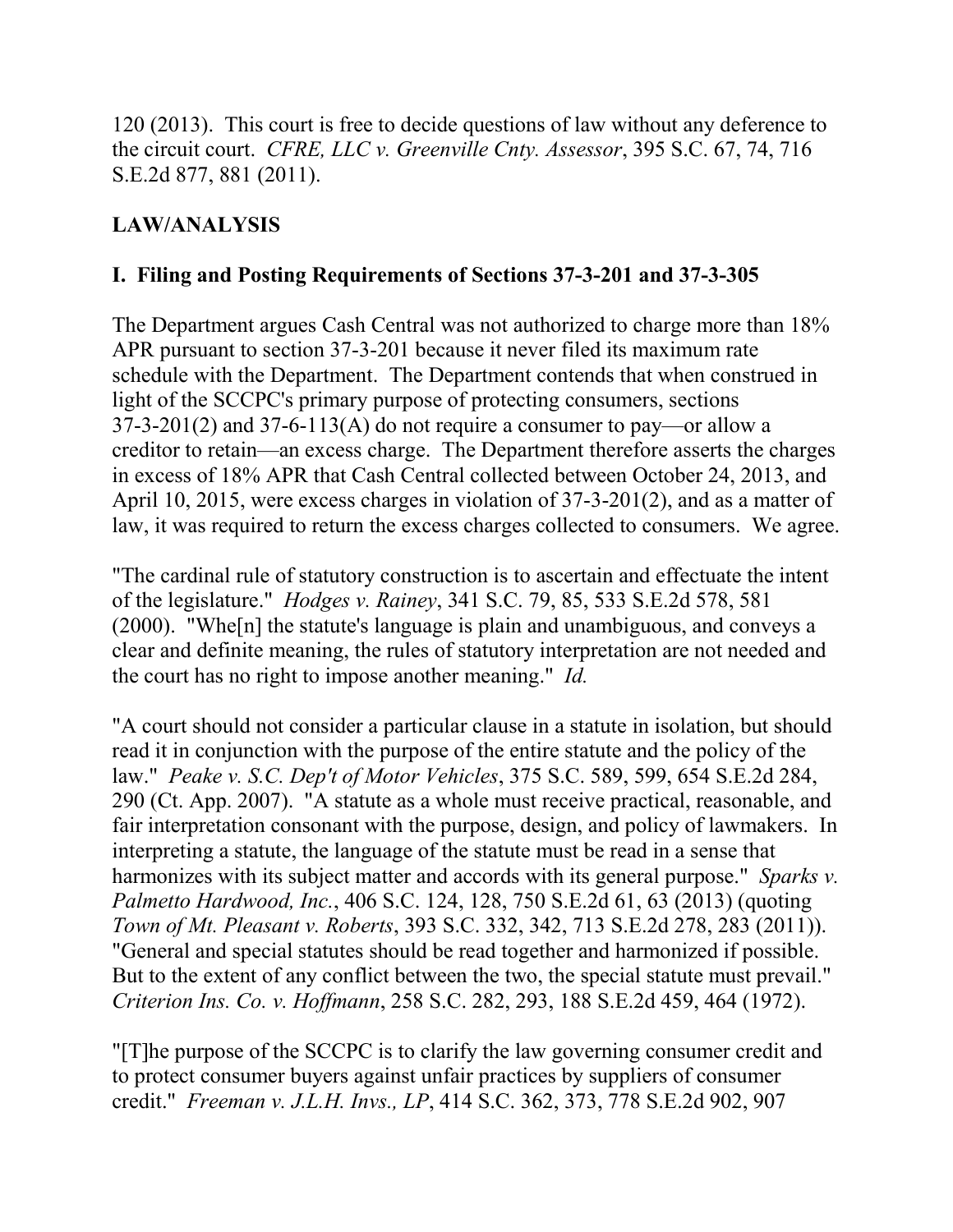(2015) (quoting *Fanning v. Fritz's Pontiac-Cadillac-Buick, Inc.*, 322 S.C. 399, 401, 472 S.E.2d 242, 244 (1996)); *see also Camp v. Springs Mortg. Corp.*, 310 S.C. 514, 516, 426 S.E.2d 304, 305 (1993) ("The purpose of SCCPC is to protect consumers*.*"). The SCCPC must be "liberally construed and applied to promote its underlying purposes and policies." *See* § 37-1-102(1)-(2) (setting forth the policies of the SCCPC, which include "protect[ing] consumer[s] . . . against unfair practices by some suppliers of consumer credit" as well as "provid[ing] rate ceilings to assure an adequate supply of credit to consumers," "further[ing] consumer understanding of the terms of credit transactions," and "foster[ing] competition among suppliers of consumer credit so that consumers may obtain credit at [a] reasonable cost").

A supervised lender is an organization authorized to make supervised loans.  $\S 37-3-501(2)$ ;  $\S 37-1-301(20)$ . A supervised loan is "a consumer loan in which the rate of the loan finance charge exceeds twelve percent per year as determined according to the provisions on the loan finance charge for consumer loans (Section 37-3-201)." § 37-3-501(1); § 37-3-109(1) (defining a loan finance charge as the sum of all charges payable by the debtor and imposed by the lender "as an incident to the extension of credit, including . . . interest"). A supervised lender may contract for and receive a loan finance charge "(b) on loans with a cash advance exceeding six hundred dollars . . . [at] any rate *filed and posted* pursuant to Section 37-3-305; *or* (c) *on loans of any amount, eighteen percent per year on the unpaid balances of principal*. § 37-3-201(2) (emphases added).

In October 2013, subsections 37-3-305(1)-(3) provided:

(1) Every creditor . . . making supervised or restricted consumer loans . . . in this State shall . . . on or before the date the creditor begins to make such loans in this State, file with the Department . . . and . . . post in one conspicuous place in every place of business, if any, in this State in which offers to make consumer loans are extended, a certified maximum rate schedule meeting the requirements set forth in subsections  $(2)$ ,  $(3)$ , and  $(4)$ ...

(2) The rate schedule required to be filed and posted by subsection (1) must contain a list of the maximum rate of loan finance charge . . . stated as an annual percentage rate . . . that the creditor intends to charge for consumer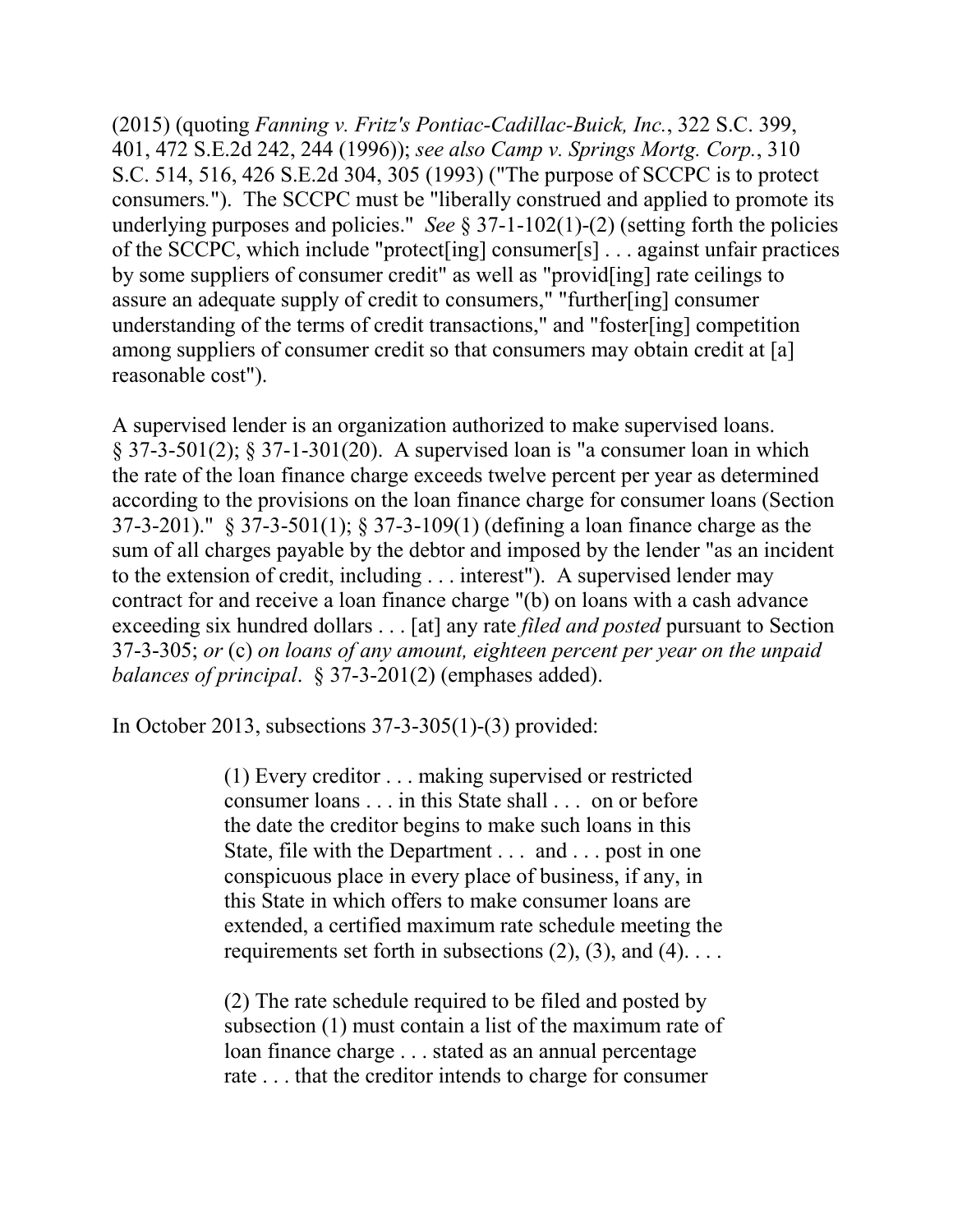credit transactions in each of the following categories of credit:

(a) unsecured personal loans;

. . . .

(3) The rate schedule that is filed by the creditor shall be reproduced in at least fourteen-point type for posting as required by subsection (1). The terms "Loan Finance Charge" and "Annual Percentage Rate" will be printed in larger size type than the other terms in the posted rate schedule. . . .

(4) A rate schedule filed and posted as required by this section shall be effective until changed in accordance with this subsection. A creditor wishing to change any of the maximum rates shown on a schedule previously filed and posted . . . shall file with the Department . . . and shall post as required by subsection (1) a revised schedule of maximum rates. The revised schedule shall be certified and returned to the creditor if properly filed. . . .

S.C. Code Ann.  $\S 37-3-305(1)-(4)$  $\S 37-3-305(1)-(4)$  $\S 37-3-305(1)-(4)$  (2015).<sup>5</sup> We apply the foregoing language in our analysis because it was the law in effect during the filing and posting periods at issue in this matter.

<span id="page-6-0"></span> $\overline{a}$  $<sup>5</sup>$  In 2016, the legislature made several changes to these subsections; the revisions</sup> now provide that after the supervised lender files a rate schedule with the Department, the Department will issue a maximum rate schedule containing the items required by subsections (2), (3), and (4), which the lender must post. In addition, subsection (3) now provides the Department will reproduce the rate schedule provided by the creditor "in at least fourteen-point type for posting as required by subsection (1)." S.C. Code Ann. § 37-3-305(1)-(3) (Supp. 2020). Subsection (4) provides a creditor seeking to revise a schedule must submit the revised schedule to the Department, which will issue the revised schedule, which the creditor must then post in accordance with subsection (1). S.C. Code Ann. § 37-3-305(4) (Supp. 2020).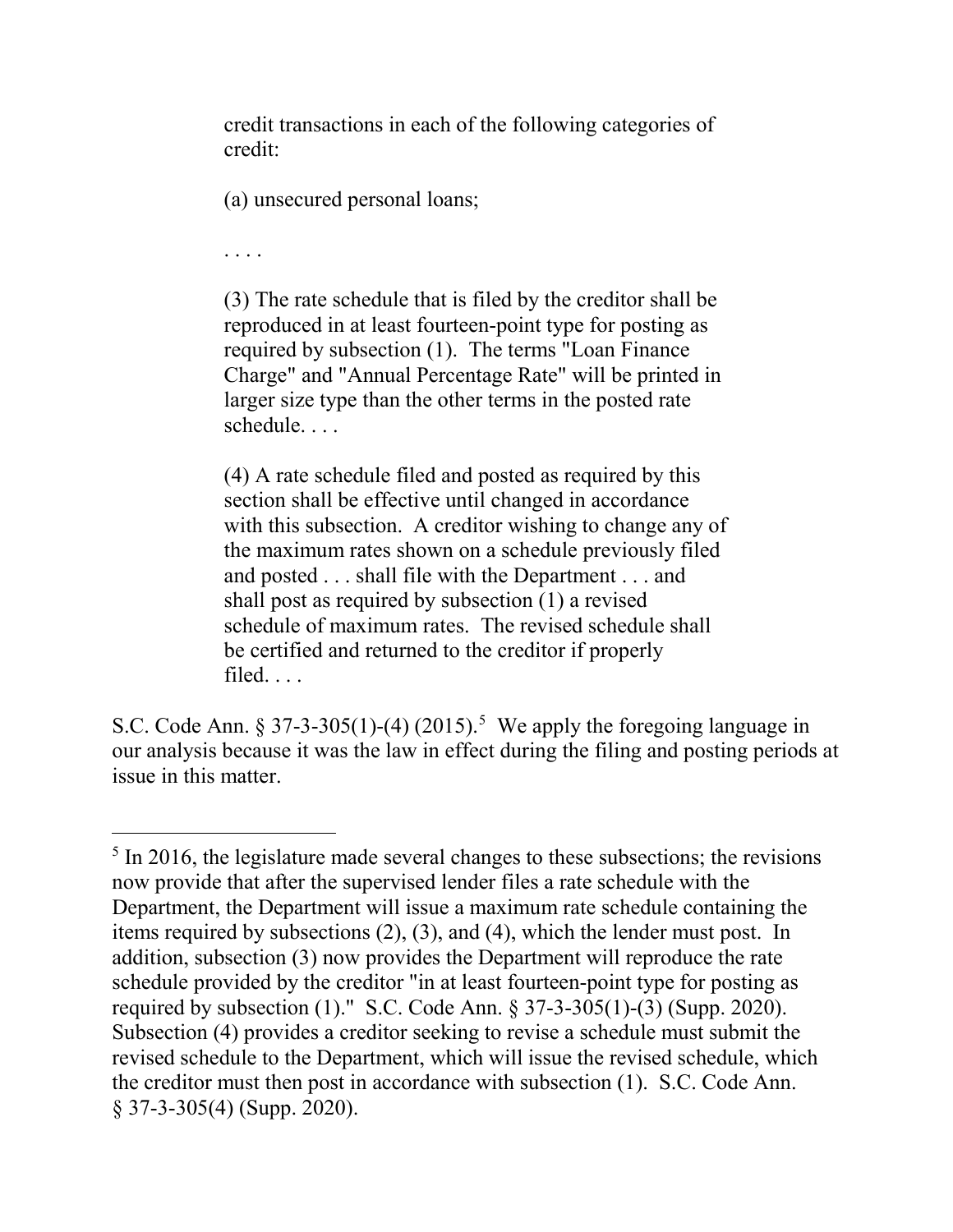In 2013, the statutory requirement that a supervised lender file a maximum rate schedule with the Department was already in effect. *See* § 37-3-305(1) (2002). Subsection 37-3-305(2), which remains unchanged, required the schedule to "contain a list of the maximum rate of loan finance charge . . . stated as an annual percentage rate . . . that the creditor intends to charge for consumer credit transactions in . . . unsecured personal loans." Subsection 37-3-305(7) provided that a creditor making supervised loans must file a maximum rate schedule with the Department by January 31 of each state fiscal year. S.C. Code Ann. § 37-3-305(7) (Supp. 2020) (amended by 2016 Act No. 244 to redesignate former paragraph (8) as paragraph (7)). If the creditor fails to do so by January 31, any maximum rate schedule previously filed with the Department would be deemed ineffective, "and the maximum credit service charge that the creditor may impose on any credit extended after that date *may not exceed eighteen percent a year* until such time as the creditor files a revised maximum rate schedule that complies with this section." *Id.* (emphasis added).

We find the plain language of sections 37-3-201(2) and 37-3-305 requires that a supervised lender intending to charge rates above 18% APR file and post its maximum rate. Unless and until it complies with this requirement, such lender is not authorized to contract for or receive finance charges in excess of 18% APR.

## **II. Defenses**

Next, we consider whether the circuit court erred in finding Cash Central was not required to refund excess charges because it (1) substantially complied with these statutory requirements and (2) established the defense of bona fide error pursuant to sections 37-3-201(6) and 37-5-202(7).

## **A. Substantial Compliance**

The Department argues the defense of substantial compliance did not apply to Cash Central's failure to satisfy sections 37-3-201 and 37-3-305. It next asserts that even if it did apply, section 37-3-305 required lenders to file *and* post the maximum rate schedule, and Cash Central was required to show it substantially complied with both the filing requirement and the posting requirement. We agree.

"Substantial compliance has been defined as 'compliance in respect to the essential matters necessary to assure every reasonable objective of the statute.'" *Brown v. Baby Girl Harper*, 410 S.C. 446, 453 n.6, 766 S.E.2d 375, 379 n.6 (2014) (quoting *Orr v. Heiman*, 12 P.3d 387, 389 (Kan. 2000)). However, there is no recognized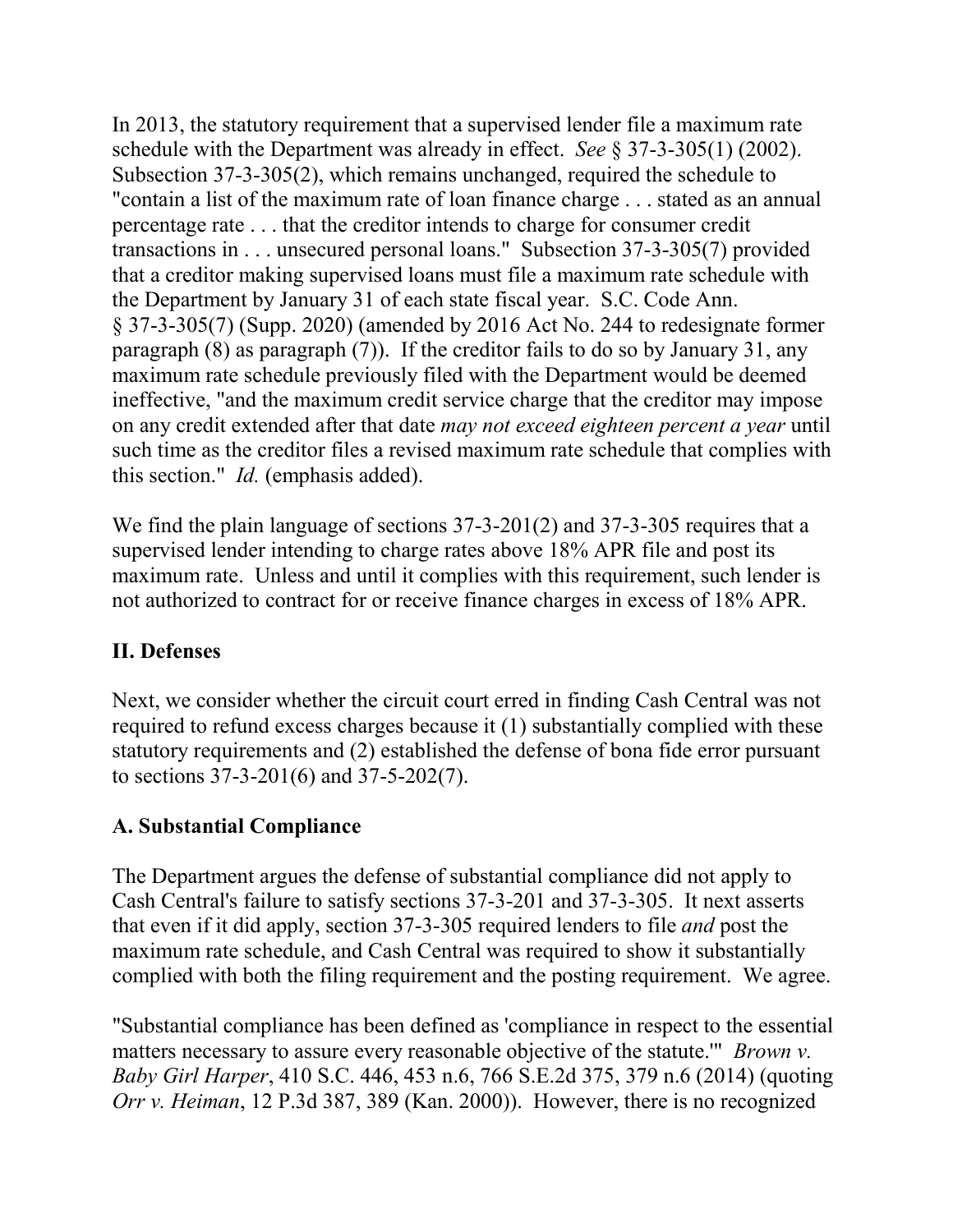doctrine of substantial compliance in this context. In *Davis v. NationsCredit Financial Services Corp.*, 326 S.C. 83, 86, 484 S.E.2d 471, 472 (1997), our supreme court found a lender substantially complied with the borrower preference statute by providing the borrower the statutorily required information contemporaneously with her credit application, even though it was not contained on the first page of the application as the statute required. There, the court found the purpose of the statute was the clear and prominent disclosure of the information necessary to ascertain the relevant preferences of the borrowers. *Id.* at 86-87, 484 S.E.2d at 473. This case is distinguishable. Here, the statutory provisions at issue have a regulatory purpose. They provide filing and licensing requirements that a supervised lender must meet to operate and impose finance charges higher than 18% APR in this state. The purpose of filing a maximum rate schedule serves not only to inform consumers, it triggers the Department's oversight of the lender, which is critical to assuring the SCCPC's objectives of protecting consumers, providing rate ceilings, and fostering competition among suppliers of consumer credit.

More than 1,600 of the loans Cash Central made to South Carolina consumers exceeded 239.9% APR, and the highest rate it charged was 246%. The SCCPC allows supervised lenders to contract for and receive loan finance charges at any rate they wish so long as they meet the statutory filing and posting requirements. If the lender fails to meet such requirements, the statute prohibits it from imposing finance charges at a rate higher than 18% APR. If we were to allow substantial compliance in this context, supervised lenders would be able to charge excessive rates without ever actually meeting the statutory filing and posting requirements. Because the legislature has given supervised lenders the freedom to charge such high rates, such lenders must strictly comply with the applicable statutory provisions. We therefore conclude a defense of substantial compliance is inapplicable.

We find the circuit court erred by determining Cash Central substantially complied with sections 37-3-201 and 37-3-305. Section 37-3-305 requires a supervised lender to file a rate schedule with the Department *and* post a maximum rate schedule in a conspicuous place. It is undisputed Cash Central did not file a maximum rate schedule with the Department prior to April 2015. Because the statute requires both filing and posting, Cash Central's compliance with only one of these requirements would have been insufficient to establish the defense. Moreover, no evidence in the record supports the circuit court's conclusion that Cash Central complied with the statute's posting requirement. Jensen admitted Cash Central's website—its only place of business—did not state the maximum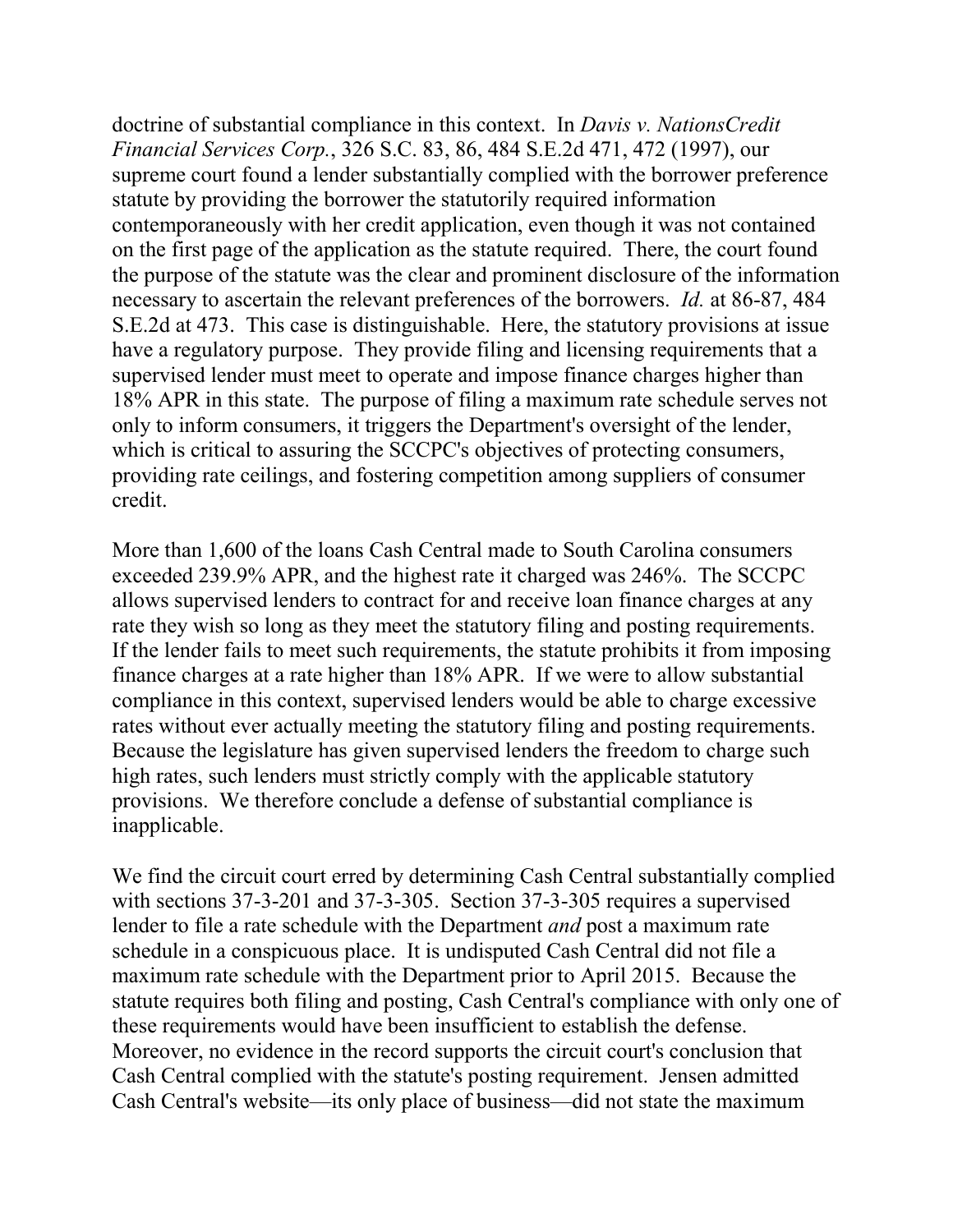APR. Likewise, he acknowledged the fee schedule Cash Central posted did not reflect rates for \$750 loans even though it offered loans ranging from \$750 to \$5,000. The SCCPC evidences an intent to provide consumers with information about the maximum rate a supervised lender can charge. A posting that does not provide the maximum rate does not achieve this purpose. We therefore conclude that even assuming a defense of substantial compliance were applicable, the record does not support the circuit court's finding that the fee schedule posted on Cash Central's website substantially complied with the SCCPC's statutory filing and posting requirements.

#### **B. Section 37-3-201(6)**

Section 37-3-201(6) provides:

Notwithstanding subsection (2), if a lender can demonstrate with competent evidence that (a) any failure to post rates properly filed under [s]ection 37-3-305 or failure to properly file these rates under [s]ection 37-3-305 was a result of a bona fide error or excusable neglect, (b) the rates were properly posted or properly filed when the error or neglect was discovered or brought to the lender's attention, and (c) that no other failure to post or file rates has been brought to the lender's attention by the Department . . . or by consumers within the previous forty-eight month period*,* then the maximum rate of loan finance charges assessable by the lender is *the rate previously properly filed with the Department*[,] . . . provided, however, the lender that has failed or neglected to post rates or to file rates is subject to a civil penalty of up to \$5,000.00 payable to the Department . . . .

(emphasis added).

The Department contends the language of section 37-3-201(6) suggests the legislature intended this statutory defense to be available only to lenders that previously properly filed a maximum rate schedule with the Department. It argues Cash Central did not satisfy the prerequisites of section 37-3-201(6) because it never filed rates with the Department and it therefore could not avail itself of this statutory defense. However, the Department contends that even assuming the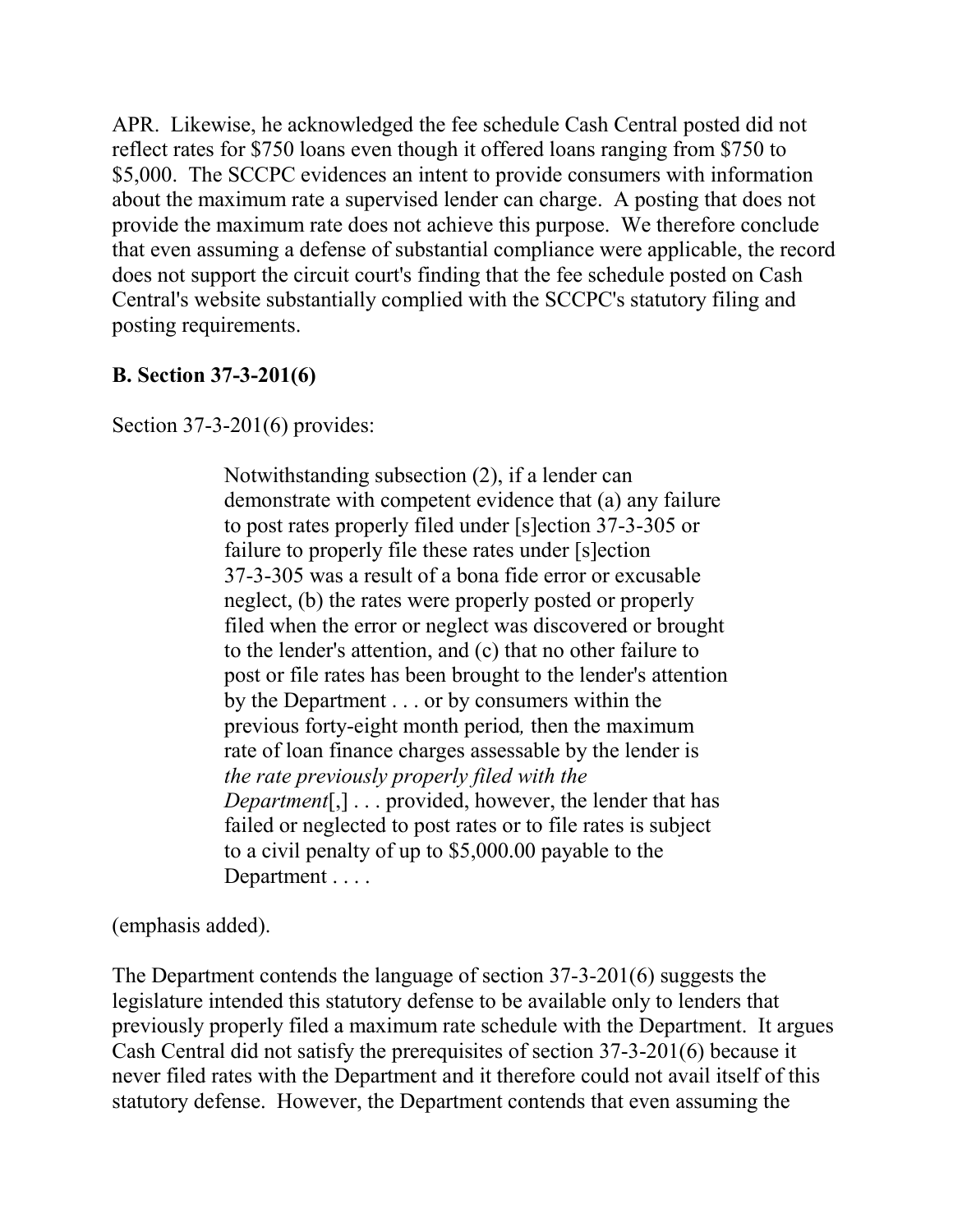defense applied and Cash Central satisfied the three elements, Cash Central must roll back its contracted rates to 18% APR, in addition to paying the \$5,000 penalty. Further, it asserts the circuit court erred in finding Cash Central would have to recast its loans to 0% APR as opposed to 18% APR. We agree.

We find the circuit court erred in concluding this provision excused Cash Central from refunding excess charges to consumers. The provisions of 37-3-305 are clear: to charge a rate higher than 18%, a supervised lender *must* file *and* post its maximum rate; if it fails to do so, it is not authorized to contract for or receive finance charges over 18% APR. Although section 37-3-201(6) creates an exception that allows a lender to assess finance charges at or below the rate it previously properly filed with the Department if the lender meets the requirements of subsection 37-3-201(6), Cash Central had *never* filed a maximum rate with the Department prior to 2015. Thus, there was no "previously properly filed" rate to apply, and even assuming Cash Central established its failure to post was the result of a bona fide error or excusable neglect, it was not permitted to assess charges higher than 18% APR. *See* § 37-3-201(2) (stating that a supervised lender may contract for and receive finance charges "(b) on loans with a cash advance exceeding six hundred dollars . . . any rate *filed and posted* pursuant to Section 37-3-305; *or* (c) *on loans of any amount, eighteen percent per year on the unpaid balances of principal*" (emphases added)); § 37-3-305(7) (providing that with respect to the renewal of maximum rate filings, "[i]f any creditor has not filed a maximum rate schedule with the Department . . . by the thirty-first day of January of the year in which it is due, then on this date the filing is no longer effective and the maximum credit service charge that the creditor may impose on any credit extended after that date *may not exceed eighteen percent a year*" (emphasis added)). For the foregoing reasons, the circuit court erred in concluding subsection 37-3-201(6) excused Cash Central from refunding excess charges.

#### **C. Section 37-5-202(7)**

The Department next argues the bona fide error defense of section 37-5-202(7) is likewise inapplicable here. We agree.

Section 37-5-202(1) provides generally,

If a creditor has violated any provisions of this title applying to . . . schedule of maximum loan finance charges to be filed and posted [under section 37-3-305] . . . the consumer has a cause of action to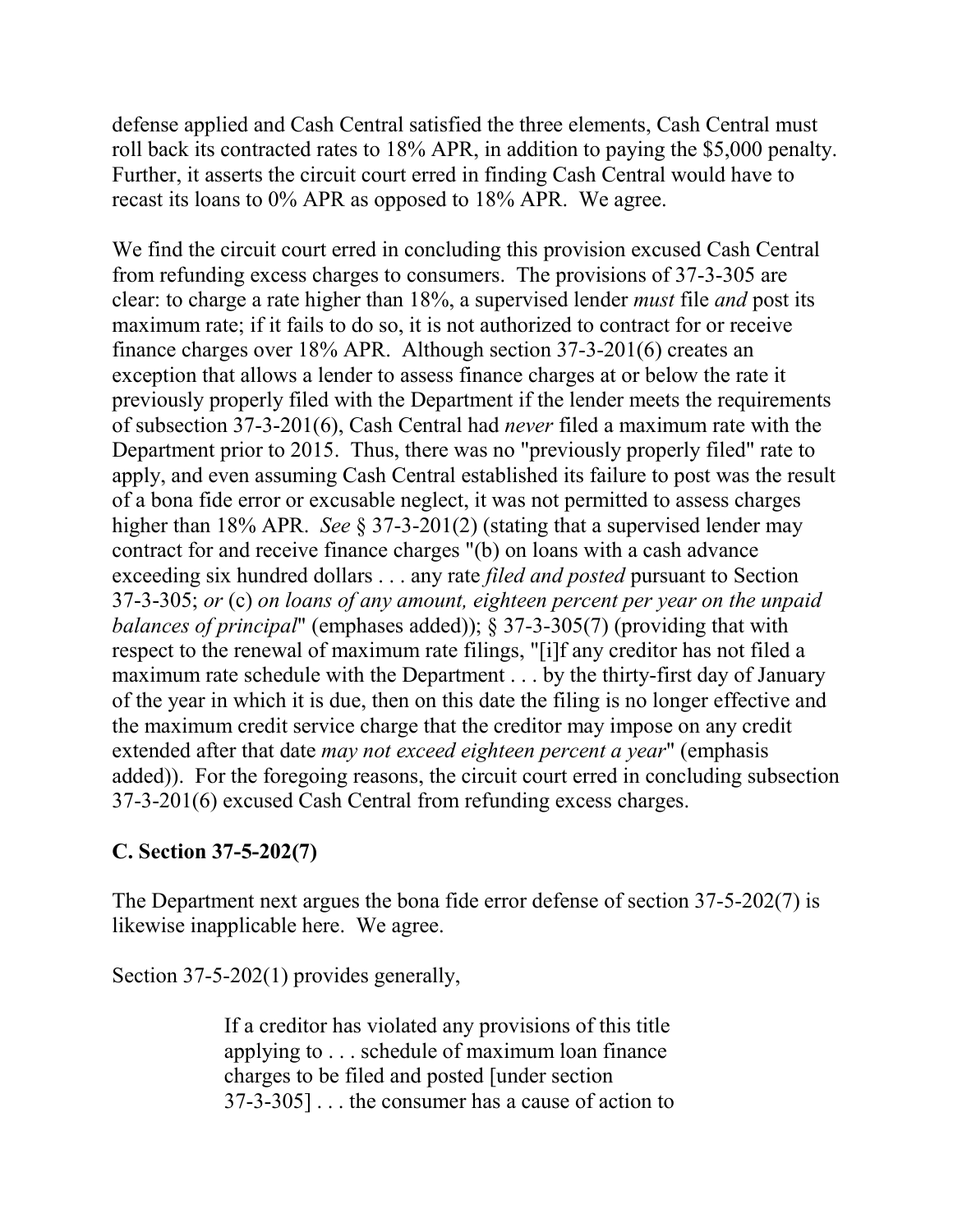recover actual damages and also a right in an action . . . to recover from the person violating this title a penalty in an amount determined by the court not less than one hundred dollars nor more than one thousand dollars. . . .

§ 37-5-202(1). In addition, subsection 37-5-202(2) states, "A consumer is *not obligated to pay* a charge in excess of that allowed by this title and has a right of refund of any excess charge paid." (emphasis added). However, subsection 37-5-202(7) provides,

> A creditor may not be held liable in an action brought under this section for a violation of this title if the creditor shows by a preponderance of evidence that the violation was not intentional and resulted from a bona fide error notwithstanding the maintenance of procedures reasonably adapted to avoid the error.

The Department asserts that because the defense in section 37-3-201(6) is more specific than section 37-5-202(7), section 37-3-201(6) is the only applicable statutory defense for failure to comply with the maximum rate provisions.

We find the circuit court erred in determining section 37-5-202(7) relieved Cash Central from any obligation to refund excess charges to consumers. Section 37-5-202(7) provides a defense generally available to creditors while section 37-3-201(6) is a specific defense available to supervised lenders for the failure to file a maximum rate. Further, if the defense contained in 37-5-202 were available for the failure to file a maximum rate, section 37-3-201(6) would be superfluous. Thus, we find subsection 37-3-201(6) prevails over section 37-5-202.[6](#page-11-0) *See Criterion Ins. Co.*, 258 S.C. at 293, 188 S.E.2d at 464 ("General and special statutes should be read together and harmonized if possible. But to the extent of any conflict between the two, the special statute must prevail.").

 $\overline{a}$ 

<span id="page-11-0"></span><sup>&</sup>lt;sup>6</sup> The Department argues the circuit court erred in failing to defer to its 1986 administrative interpretation that the bona fide error defense of subsection 37-5-202(7) did not apply to a lender's failure to file a maximum rate. In light of our disposition of this issue, we need not address this argument. *See Futch v. McAllister Towing of Georgetown, Inc.*, 335 S.C. 598, 613, 518 S.E.2d 591, 598 (1999) (holding an appellate court need not address an appellant's remaining issues when the disposition of a prior issue is dispositive).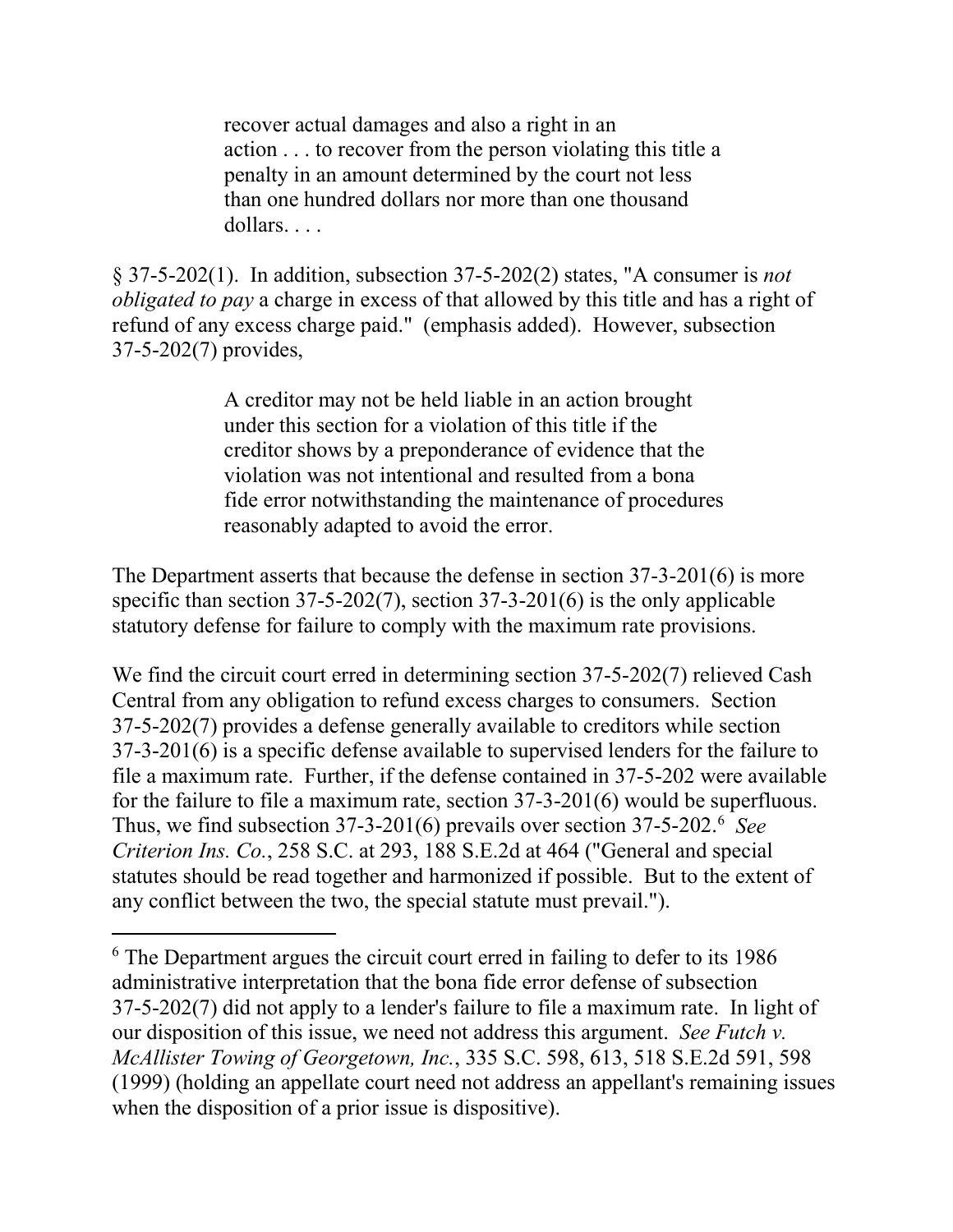Next, the Department argues the defense in subsection 37-5-202(7) is reserved for clerical errors rather than errors of law and the record failed to show Cash Central maintained procedures reasonably adapted to avoid the error. We agree.

Subsection 37-5-202(7) does not define "bona fide error." The Federal Truth in Lending Act contains a similar provision, which states that "[e]xamples of a bona fide error include, but are not limited to, clerical, calculation, computer malfunction and program[m]ing, and printing errors, *except that an error of legal judgment with respect to a person's obligations under this subchapter is not a bona fide error*." 15 U.S.C. § 1640(c) (emphasis added); *see also* 15 U.S.C. § 1601 (providing the purpose of the subchapter was "to assure a meaningful disclosure of credit terms so that the consumer will be able to compare more readily the various credit terms available to him and avoid the uninformed use of credit, and to protect the consumer against inaccurate and unfair credit billing and credit card practices"). *Black's Law Dictionary* defines the term "bona fide" as "1. Made in good faith; without fraud or deceit. 2. Sincere; genuine." *Bona Fide*, *Black's Law Dictionary* (11th ed. 2019). It defines "bona fide error" as "[a] violation that is unintentional and occurs despite procedures reasonably adapted to avoid any such error" and states it "is sometimes a defense to a technical violation of a statute that otherwise imposes strict liability." *Error*, *Black's Law Dictionary* (11th ed. 2019) (citing 15 U.S.C. § 1640(c)).

Even assuming subsection 37-5-202(7) applies, the circuit court erred in finding Cash Central's failure to comply with subsection 37-3-305(1) was a bona fide error. This defense requires that the violation was not intentional *and* was a bona fide error. The circuit court found Fox—the person responsible for ensuring legal compliance—simply "forgot, due to innocent human error" to file the maximum rate schedule with the Department. Fox testified her failure to file the schedule or realize this additional filing requirement was an "oversight." Furthermore, Bridgette Roman, general counsel for Community Choice and Fox's direct supervisor, corroborated Fox's testimony that her compliance outline was the only written procedure Community Choice used to ensure compliance when beginning operations in a new state. Fox acknowledged her compliance outline specifically referenced the filing and posting requirement of section 37-3-305 but admitted it did not specifically refer to the Board or the Department. Fox testified her file included the "Initial Maximum Rate Filing Schedule for Consumer Loans" form but she did not complete or file the form at that time. Fox stated that eight months later, when Cash Central applied for and received the license from the Board, she did not recall whether it was required to file anything else and stated that it was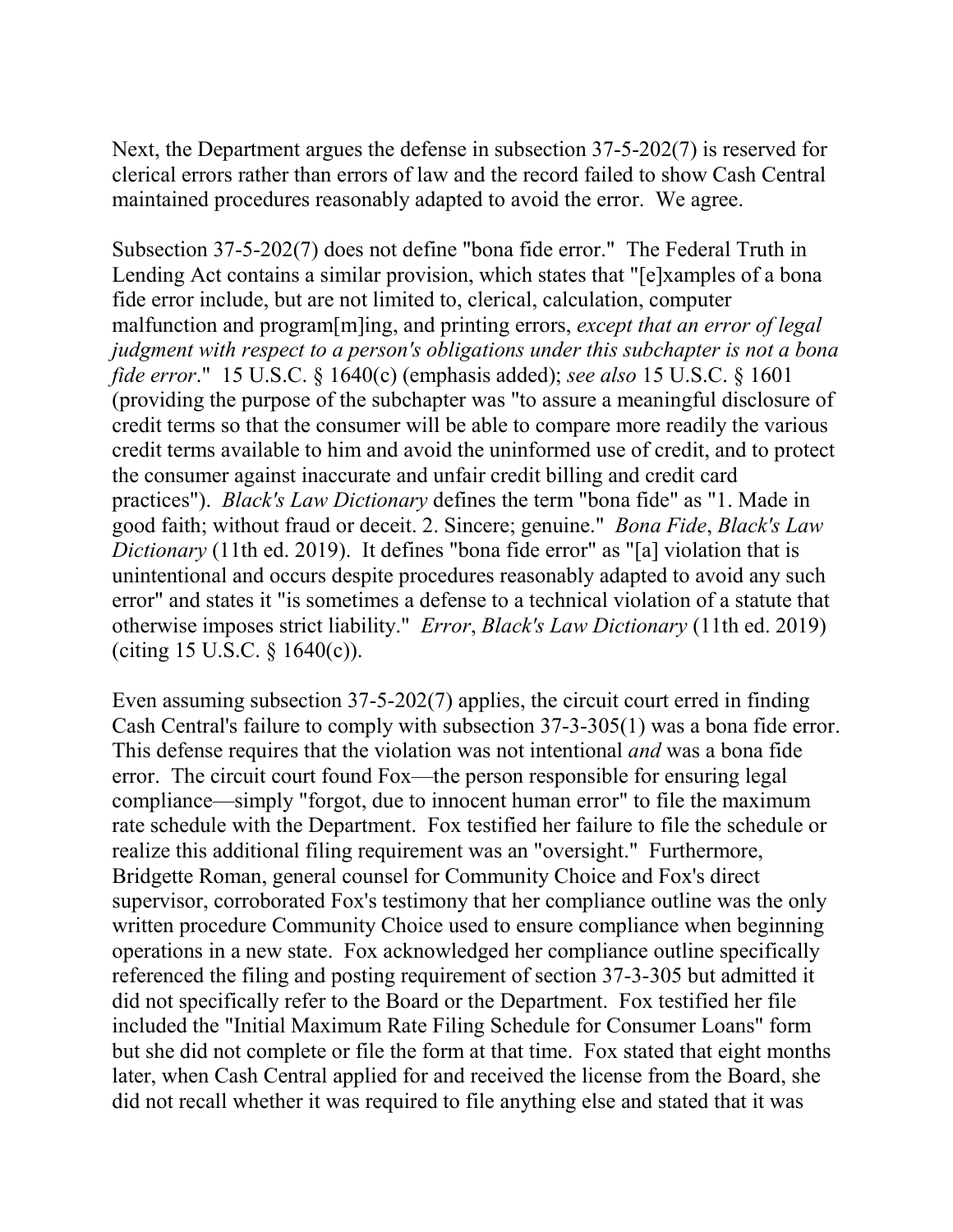"pretty easy to forget that [she] h[ad] this other piece of paper to file." Fox was the only person who contributed to the creation of the outline, Roman acknowledged she did not review the outline to verify its completeness or accuracy, and Cash Central had no other procedure in place that required anyone to review the outline for accuracy. In addition, Fox and Roman testified the outlines were unique to each state and there was no overarching policy governing what information was to be included in the outline. Based on the foregoing, no evidence showed Cash Central's procedure of creating a compliance outline was reasonably adapted to avoid the errors here. Therefore, we find the circuit court erred in finding Cash Central's failure to post and file the maximum rate schedule was a bona fide error.

Finally, we find the circuit court erred as a matter of law in concluding this defense allowed Cash Central to retain charges it obtained in excess of 18% APR. Cash Central admitted it failed to file the maximum rate schedule with the Department. As we stated, until it filed the maximum rate schedule, the maximum rate it was permitted to charge pursuant to the SCCPC was 18% APR. Cash Central did not file this form until April 10, 2015. Therefore, all finance charges over 18% APR that it collected from South Carolina consumers from the time it began making consumer loans in South Carolina until April 10, 2015, were excess charges. Subsection 37-5-202(2) states consumers are not obligated to pay charges in excess of those allowed by the SCCPC and have a right to a refund of any excess charges paid. We conclude this provision is a distinct remedy, independent of a consumer's right to bring an action for damages or penalties for the violation of a failure to file. *See* § 37-5-202(1) (stating "[i]f a creditor has violated any provisions of this title applying to . . . schedule of maximum loan finance charges to be filed and posted" under section 37-3-305, a consumer has a cause of action to recover actual damages and "to recover from the person violating this title a penalty in an amount determined by the court not less than one hundred dollars nor more than one thousand dollars");  $\S 37-5-202(3)$  ("[I]f a consumer is entitled to a refund and a person liable to the consumer refuses to make a refund within a reasonable time after demand, the consumer may recover from the creditor or the person liable in an action other than a class action a penalty in an amount determined by the court not less than one hundred nor more than one thousand dollars."). Subsection 37-5-202(2) provides "consumer[s are] *not obligated to pay* a charge in excess of that allowed by this title and ha[ve] a right of refund of any excess charge paid." (emphasis added). The provisions of subsections 37-5-202(2) and 37-5-202(7) are mutually exclusive, and section 37-5-202(7) does not excuse Cash Central from refunding excess charges. Nothing in these provisions require Cash Central to recast its rates to 0%; rather, they require it to refund charges in excess of 18% APR. Therefore, we find the circuit court erred in concluding Cash Central's